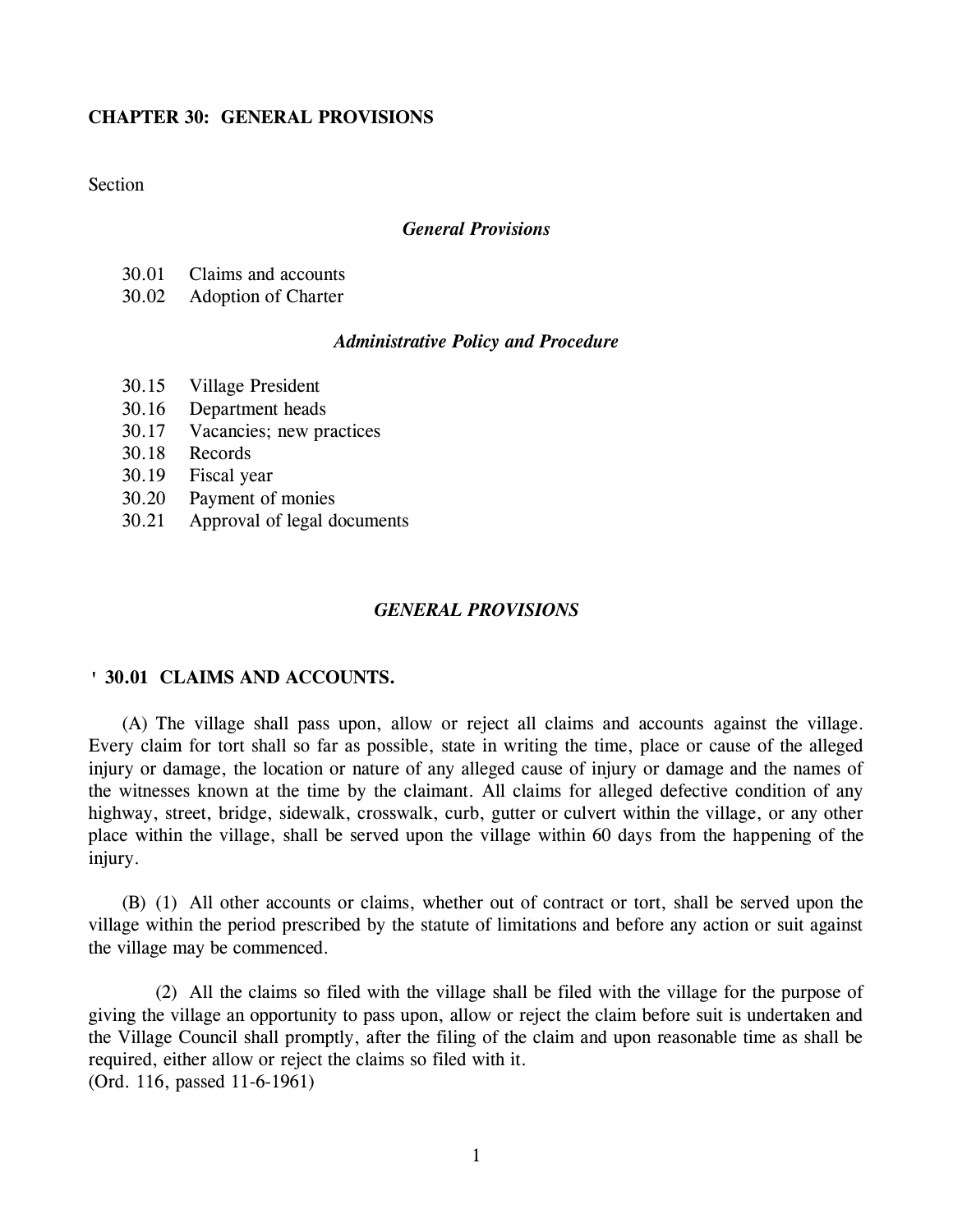#### **' 30.02 ADOPTION OF CHARTER.**

The village as of this date, June 12, 1978, officially adopts the Village Charter as described by the state, M.C.L.A. '' 61.1 *et seq*. A copy of the Village Charter will be in the possession of the President, Treasurer and Clerk and two copies on file at the village office for public use. (Ord. passed - -)

#### *ADMINISTRATIVE POLICY AND PROCEDURE*

#### **' 30.15 VILLAGE PRESIDENT.**

The Village President shall see that all laws, ordinances, rules, regulations adopted by the Council and the provisions of the code, are properly enforced. He or she shall attend all meetings of the Council, regular and special. Unless otherwise provided by the Council, he or she shall appoint a qualified person as APresident Pro-Tem@ who shall temporarily perform the duties of the President during his or her absence or disability.

(Ord. passed - -)

#### **' 30.16 DEPARTMENT HEADS.**

All appointive officers and department heads are responsible to the President for the effective administration of their respective departments and offices, and all activities assigned to them. As to these department heads, the President may set aside any action taken by them and may supersede them in the functions of their respective offices, subject to the approval of the Council. (Ord. passed - -)

#### **' 30.17 VACANCIES; NEW PRACTICES.**

In the case of a vacancy in office or during the absence of any appointive officer or department head, not having a deputy authorized to act, the President may designate an interim acting head or perform personally the functions of the office until the vacancy is approved by the Council. All department heads shall keep informed as to the latest practices in their particular field and shall inaugurate, with the approval of the President, new practices as appear to be of benefit to the service of the public.

(Ord. passed - -)

# **' 30.18 RECORDS.**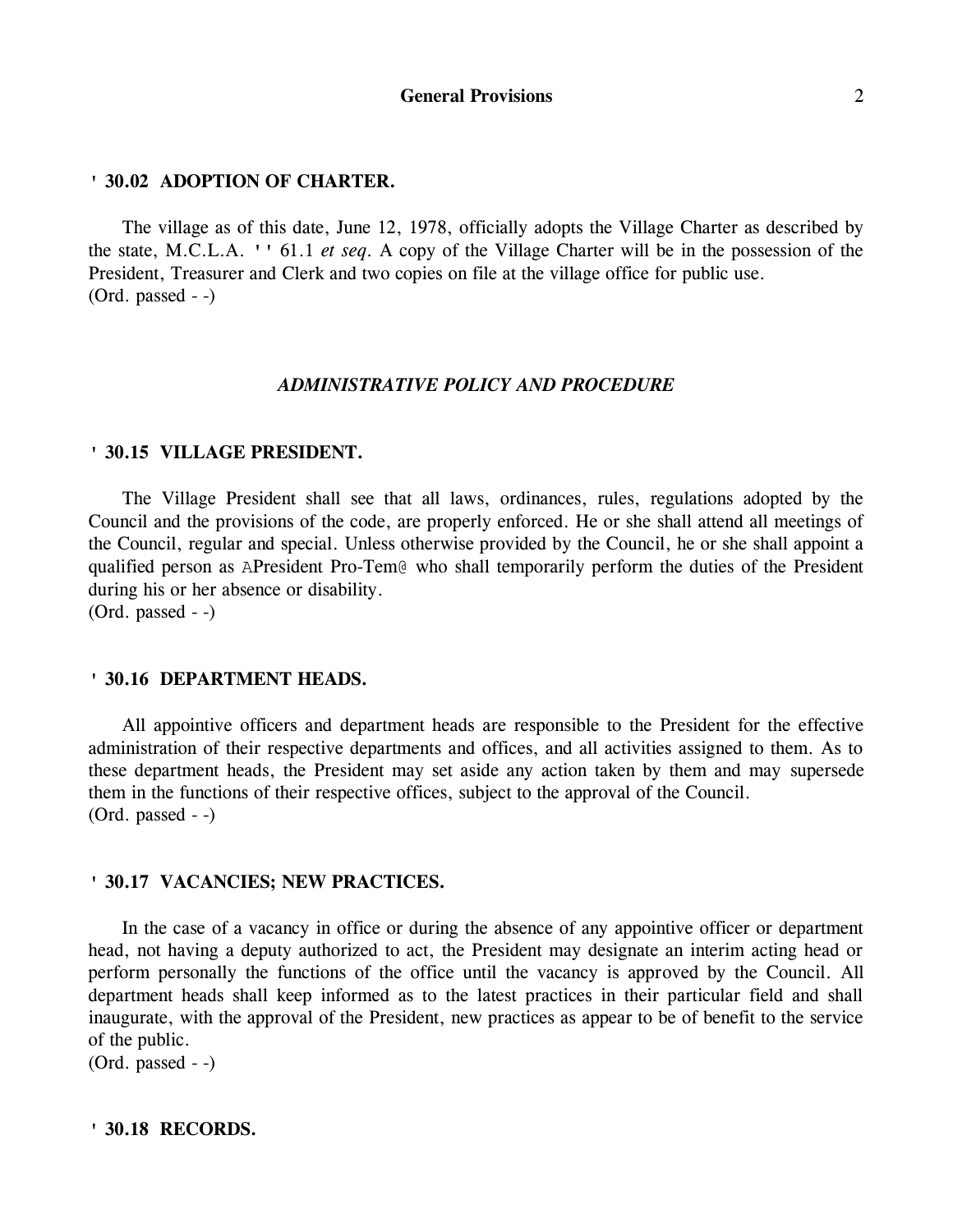# **General Provisions** 3

Each department head shall establish a system of records and reports in sufficient detail to furnish all information necessary for proper control of department activities and to form a basis for the periodic reports to the President as he or she may require. Each department head shall be held responsible for preservation of all public records under his or her jurisdiction and shall provide a system of filing and indexing the same. No public records, reports, correspondence or other data relative to the business of any department shall be destroyed or removed permanently from the files except as in the chapter provided, nor shall any record be destroyed earlier than permitted by law.

(A) For the purpose of this section, the following definition shall apply unless the context clearly indicates or requires a different meaning.

*RECORD.* Any record, proceeding, book, document, report, contract, receipt, letter or paper.

(B) To be retained permanently:

- (1) General ledgers, general journals and cash books;
- (2) Bond and interest ledgers and records of bonds and interest coupons destroyed;
- (3) Tax rolls and special assessment ledgers;
- (4) Property ledgers;
- (5) Deeds and other title papers;
- (6) Records of tax liens, foreclosures and sales;
- (7) Records of securities owned or held in trust;
- (8) Records of employee earnings and payroll deductions;

(9) Memoranda relating to outstanding warrants or checks not present for payment, issue of duplicate checks;

(10) Reports which include general ledger balance sheets, trial balances, payroll summaries and analysis of operating figures for a period longer than one year;

- (11) Annual reports; and
- (12) Charts of accounts and manuals of instruction.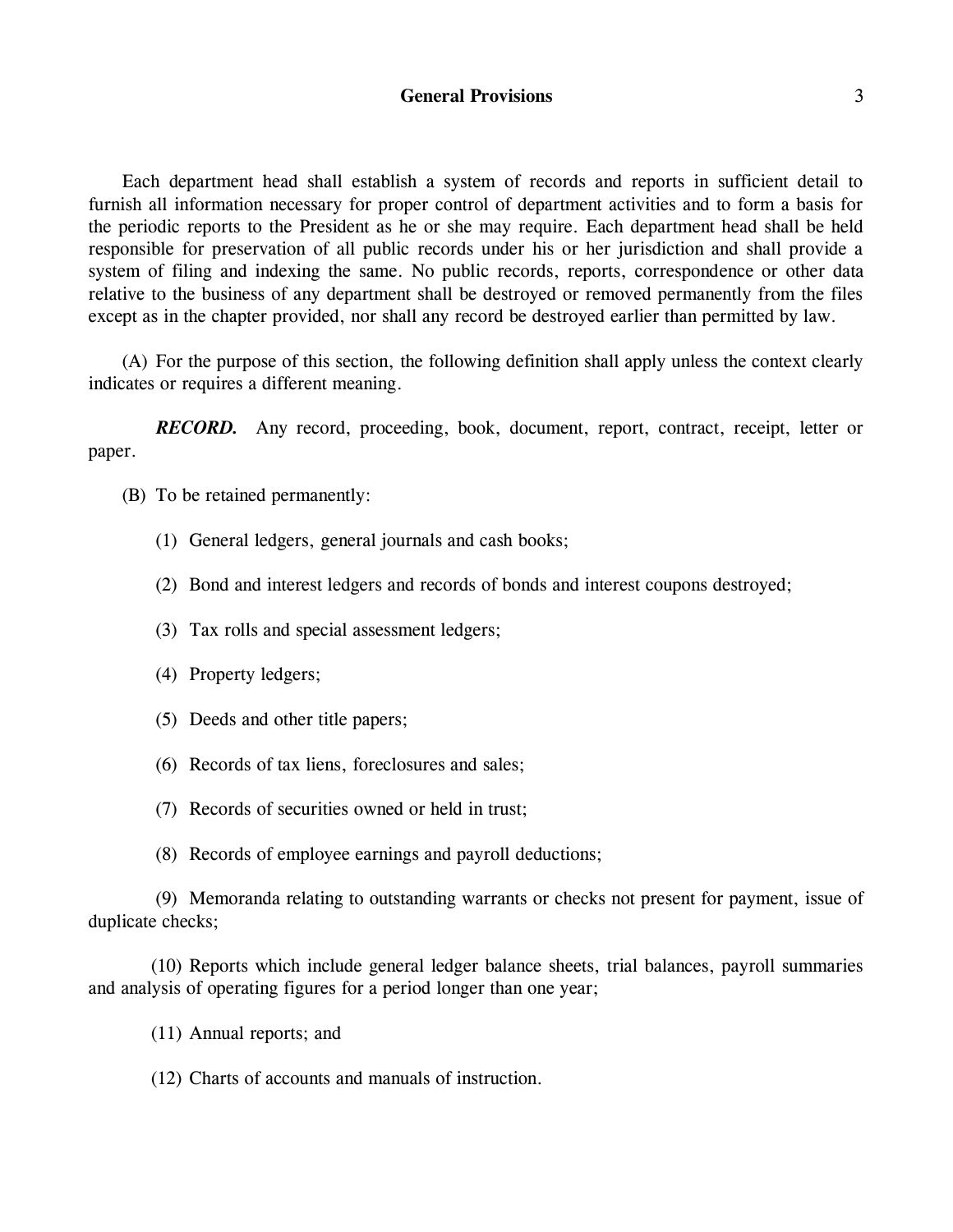(C) To be retained 15 years:

(1) Subsidiary ledgers, including revenue ledgers, appropriation expenditures ledgers, store ledgers, miscellaneous accounts receivable ledgers;

(2) Cost and work ledgers and records;

(3) Journal vouchers;

(4) Books of original entry (other than general journals and cash books), including voucher, warrant and check registers, daily summaries of receipts and their distribution, journal proof tapes from machine posting of subsidiary ledgers; and

(5) Paid or cancelled warrants and checks.

(D) To be retained for seven years:

(1) Duplicate receipts for taxes, special assessments, licenses, permits and registrations, and building permit applications;

(2) Bank deposit books and record stubs;

(3) Paid or cancelled expenditure vouchers;

(4) Contracts and leases;

(5) Records of formal bids and advertising for bids on contracts and purchases where the procedure is required;

(6) Redeemed bonds and interest coupons (certificate of their destruction must be kept);

(7) Bond and interest register (bond and interest ledger shall be kept permanently);

(8) Insurance policies, fidelity bonds and records relating to claims;

(9) Records of collateral pledged by depositories;

(10) Memoranda relating to physical inventories;

(11) Budget allotment documents; and

(12) Correspondence.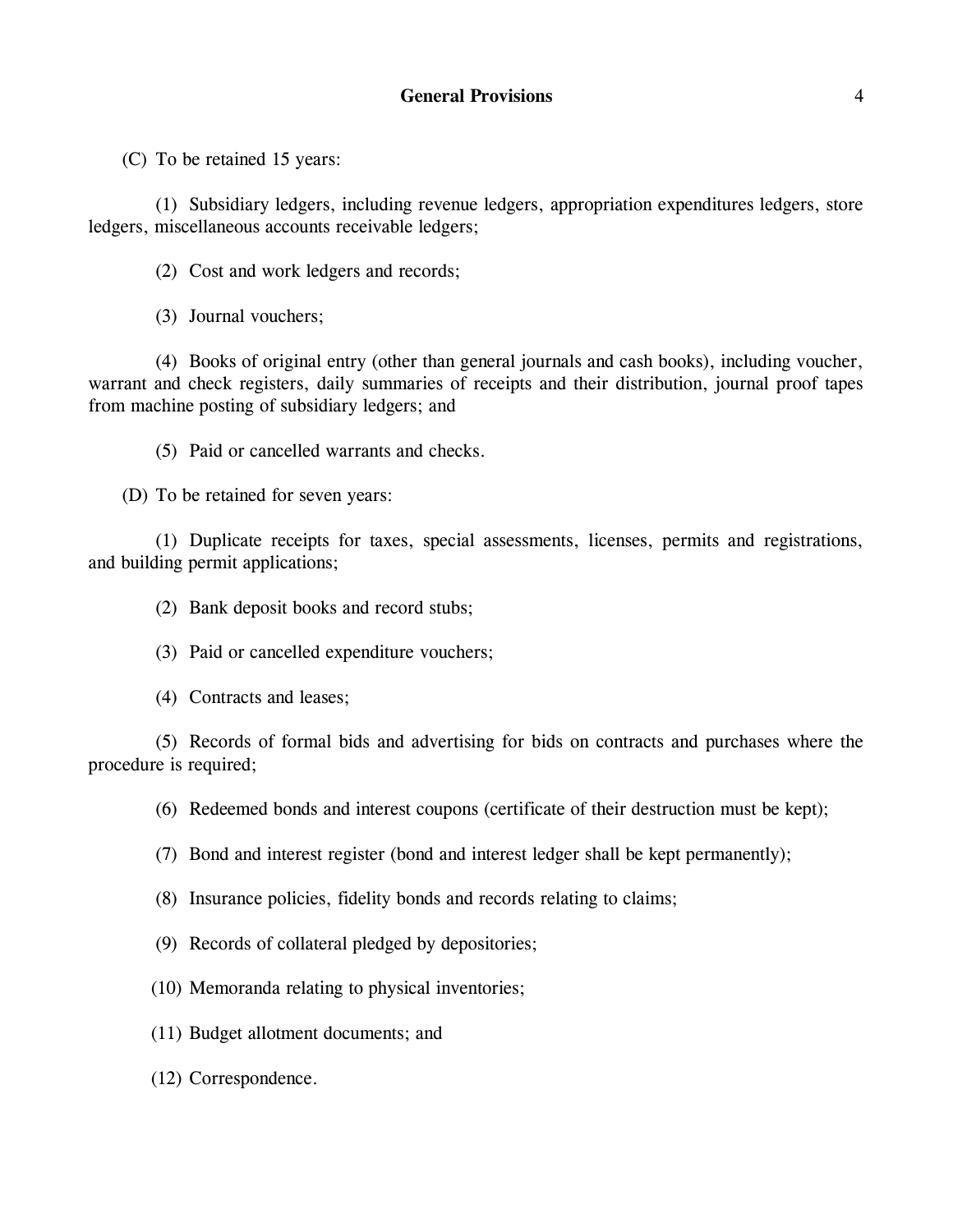- (E) To be retained for three years;
	- (1) Requisitions;
	- (2) Purchase orders;
	- (3) Shipping notices and bills of lading;
	- (4) Records of material received;
	- (5) Invoices;
	- (6) Register of requisitions;
	- (7) Time tickets;
	- (8) Assignments, attachments and garnishments;
	- (9) Bank deposit slips and detailed records of items deposited; and

(10) Negative laboratory reports. (Ord. passed - -)

## **' 30.19 FISCAL YEAR.**

The fiscal year for the village shall begin on March 1 in each year and shall terminate on the last day of February of the following year. (Ord. passed - -)

### **' 30.20 PAYMENT OF MONIES.**

All monies belonging to the village shall be paid out as authorized by the Village Council action of the Council by warrants drawn by the Village Clerk and countersigned by the President. (Ord. passed - -)